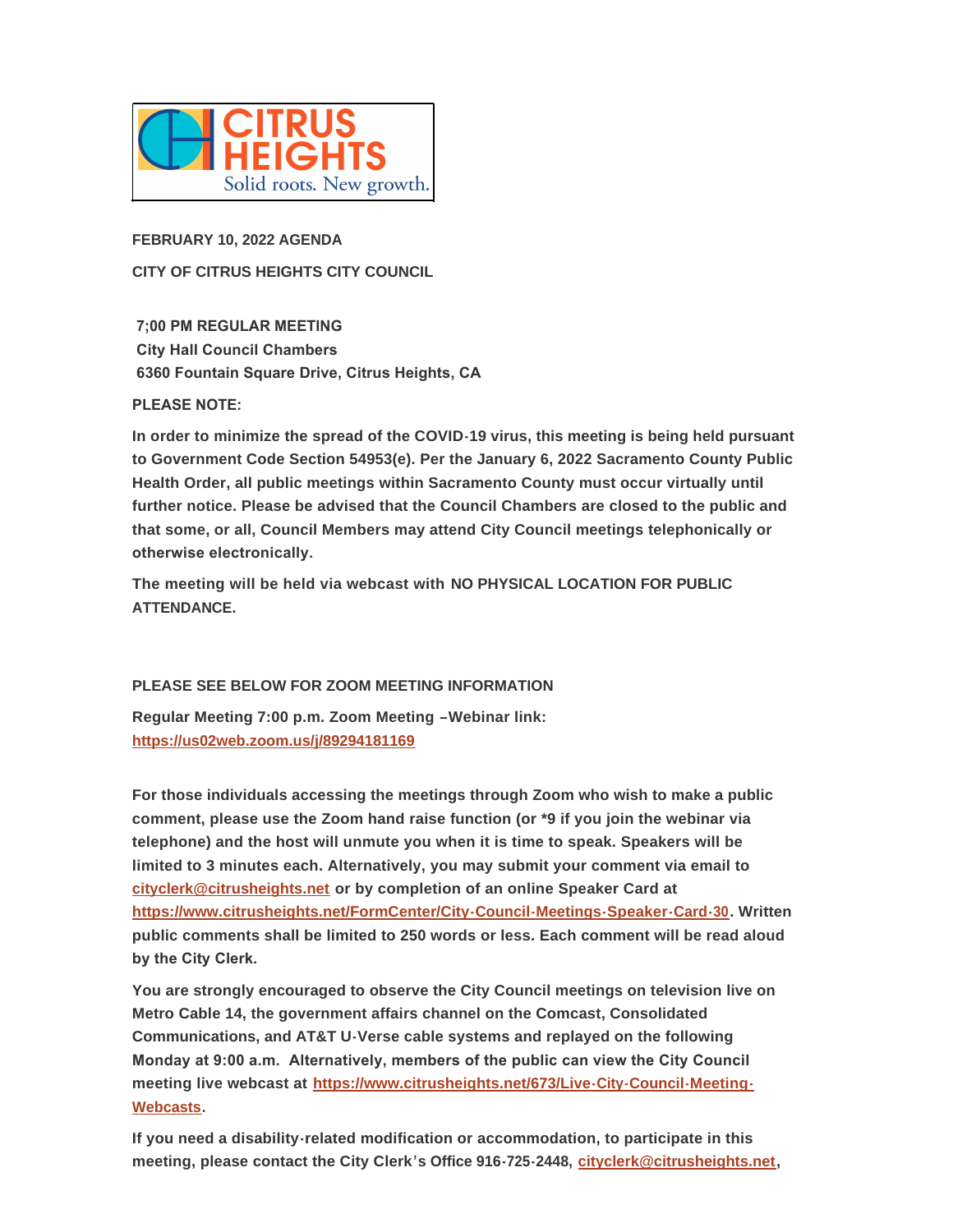**or City Hall 6360 Fountain Square Drive at least 48 hours prior to the meeting. TDD: California Relay Service 7-1-1.** 

**meeting, please contact the City Clerk's Office 916-725-2448, cityclerk@citrusheights.net,** 

February 10, 2022 City Council Agenda Packet (PDF)

Documents:

#### [FEBRUARY 10, 2022 COUNCIL AGENDA PACKET.PDF](http://www.citrusheights.net/AgendaCenter/ViewFile/Item/6563?fileID=34790)

#### CALL REGULAR MEETING TO ORDER

- 1. Flag Salute
- 2. Roll Call: Council Members: Bruins, Daniels, Miller, Schaefer, Middleton
- 3. Video Statement

APPROVAL OF AGENDA

### PRESENTATIONS

4. Introduction Of City Manager Ashley J. Feeney

5. City Of Citrus Heights Proclamation Recognizing The Month Of February As Black History Month

6. Recognition Of The Republic Services Annual Recycle Poster Contest Winners

COMMENTS BY COUNCIL MEMBERS AND REGIONAL BOARD UPDATES

PUBLIC COMMENT

CONSENT CALENDAR

It is recommended that all consent items be acted on simultaneously unless separate discussion and/or action are requested by a Council Member.

7. SUBJECT: Approval Of Minutes

RECOMMENDATION: Approve the Minutes of the Regular Meeting of January 27, 2022

8. SUBJECT: Approve Resolution For Continued Remote Meetings In Accordance With AB 361

STAFF: A. Van/ R. Jones RECOMMENDATION: Adopt Resolution No. 2022-\_\_\_\_, A Resolution of the City Council of the City of Citrus Heights, California, Making the Legally Required Findings to Continue to Authorize the Conduct of Remote "Telephonic" Meetings During the State of Emergency

9. SUBJECT: Quarterly Treasurer's Report STAFF: T. Nossardi RECOMMENDATION: Receive and File the Quarterly Treasurer's Report for the Quarter Ending December 31, 2021

10. SUBJECT: Striping And Marking Maintenance Services 2022-2025 Award Of **Contract** 

STAFF: R. Cave/ L. Blomquist